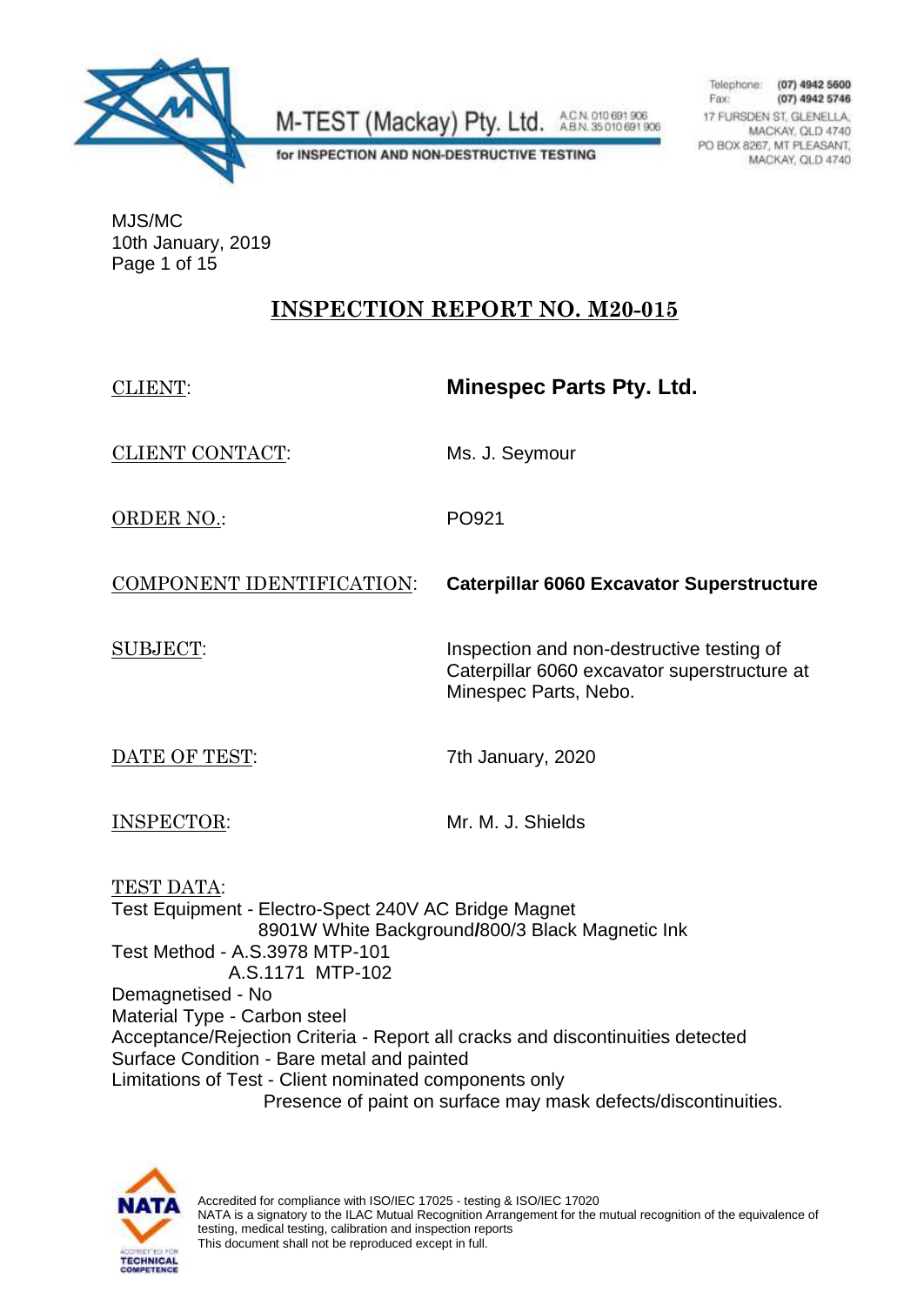## **RESULTS OF EXAMINATION**

**VT - Visual Testing**

**MT - Magnetic Particle Testing**

## **CATERPILLAR 6060 EXCAVATOR SUPERSTRUCTURE**

Refer to Photograph Nos. 1 - 3 for component tested.

(VT) - Corrosion and mechanical damage detected, refer to Photograph Nos. 4 - 11. (VT/MT) - Cracks detected, refer to defect table and Photographs Nos. 12 - 24.

| <b>Defect</b><br>No. | <b>Photo</b><br>No. | <b>Defect</b>                                     | Location                         |
|----------------------|---------------------|---------------------------------------------------|----------------------------------|
|                      | 12                  | Crack 80mm                                        | Base of column right front       |
| $\overline{2}$       | 13                  | Crack46mm                                         | Base of column right front       |
| 3                    | 14                  | Crack 50mm                                        | Base of column right front       |
| 4                    | 15                  | Crack 30mm                                        | Base of column rear left inboard |
| 5                    | 16                  | Crack 40mm                                        | Rear cross member left inboard   |
| 6                    | 17                  | Crack 14mm                                        | Rear cross member right inboard  |
| 7                    | 18                  | Cracks 200mm, 186mm, 152mm,<br>101mm, 93mm & 72mm | Thin metal panel rear            |
| 8                    | 19                  | Cracks 402mm, 170mm, 135mm,<br>& 80mm             | Thin metal panel front           |
| 9                    | 20                  | Crack                                             | Roof support left side           |
| 10                   | 21                  | Crack                                             | Roof support left side           |
| 11                   | 22                  | Crack                                             | Roof support right side          |
| 12                   | 23                  | Crack                                             | Roof support right side          |
| 13                   | 24                  | Crack                                             | Roof support right side          |

M. J. SHIELDS **Inspector** Att.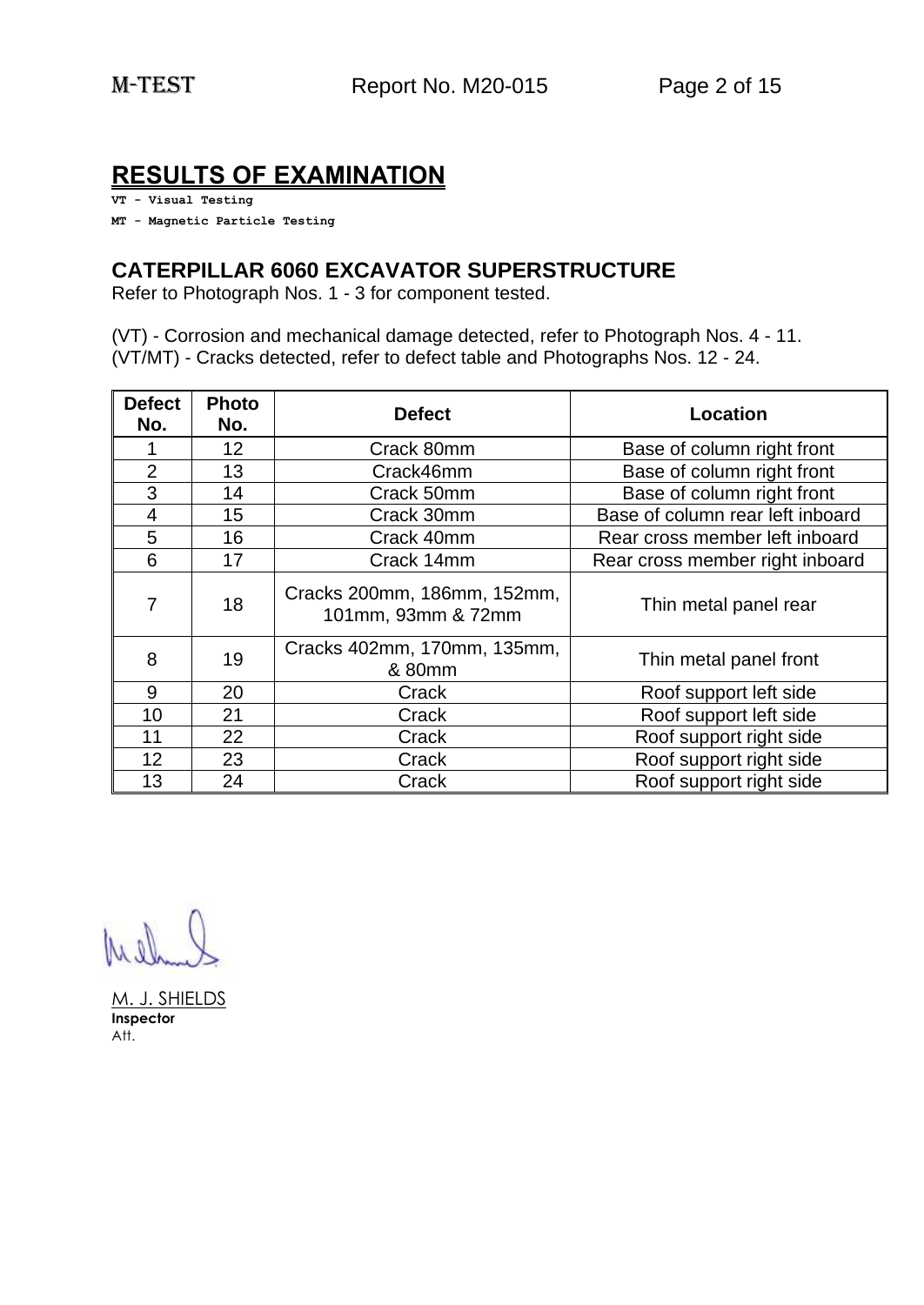PHOTOGRAPH NO. 1 - Caterpillar 6060 excavator superstructure.



PHOTOGRAPH NO. 2 - Caterpillar 6060 excavator superstructure.

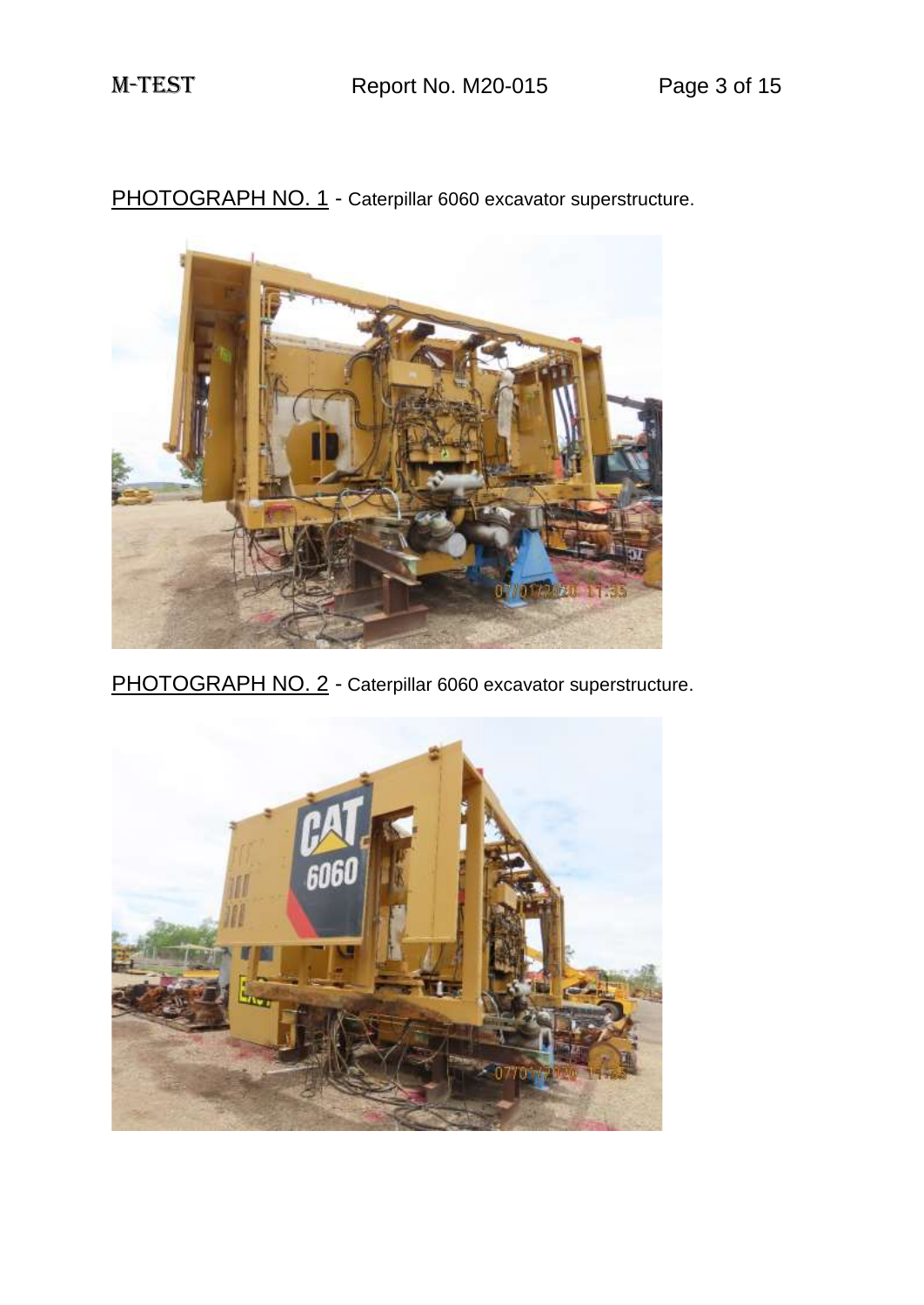PHOTOGRAPH NO. 3 - Caterpillar 6060 excavator superstructure.



PHOTOGRAPH NO. 4 - Caterpillar 6060 excavator superstructure - corrosion detected on right hand side rail.

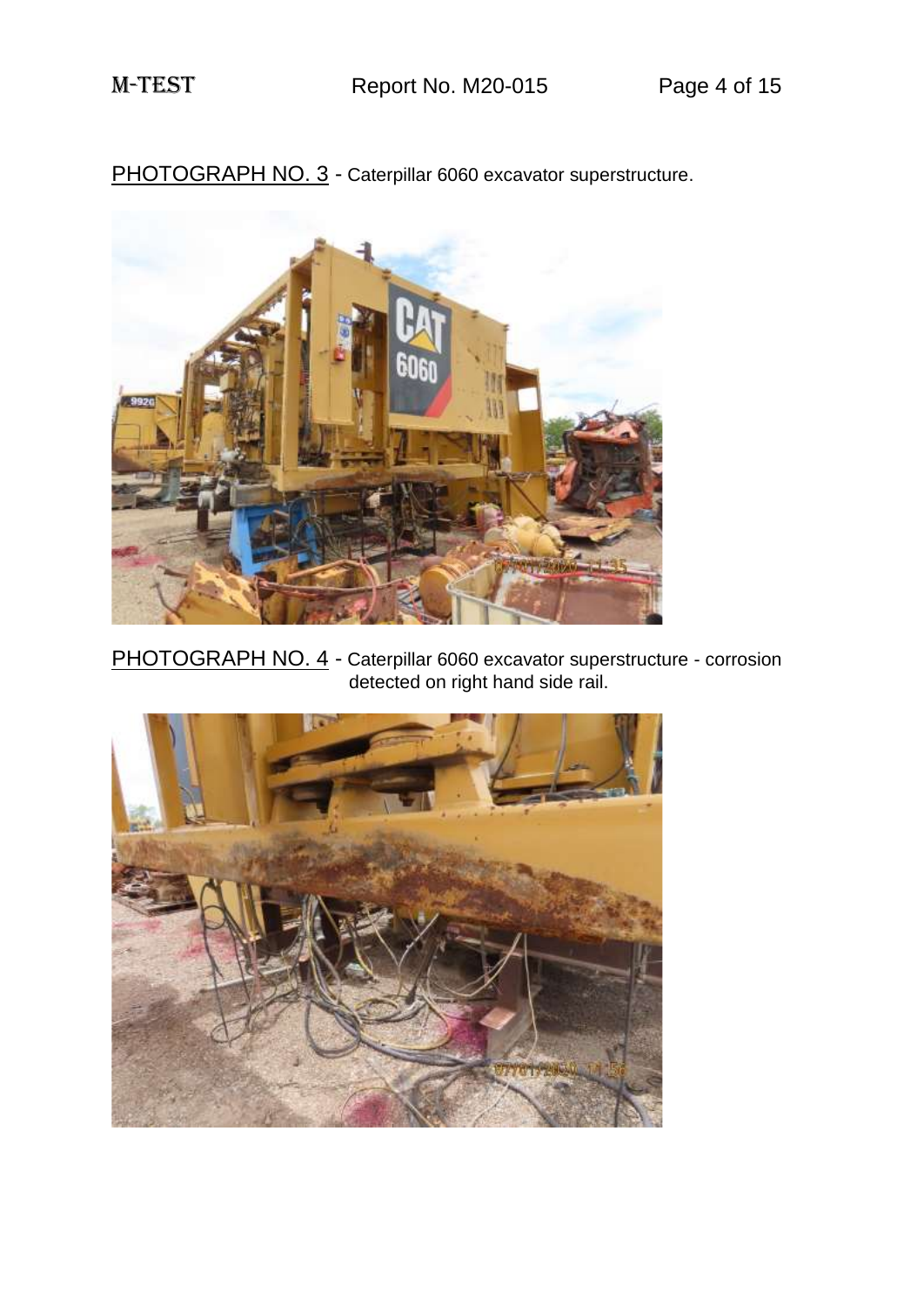PHOTOGRAPH NO. 5 - Caterpillar 6060 excavator superstructure - corrosion detected on right hand side rail.



PHOTOGRAPH NO. 6 - Caterpillar 6060 excavator superstructure - corrosion detected on right hand side rail.

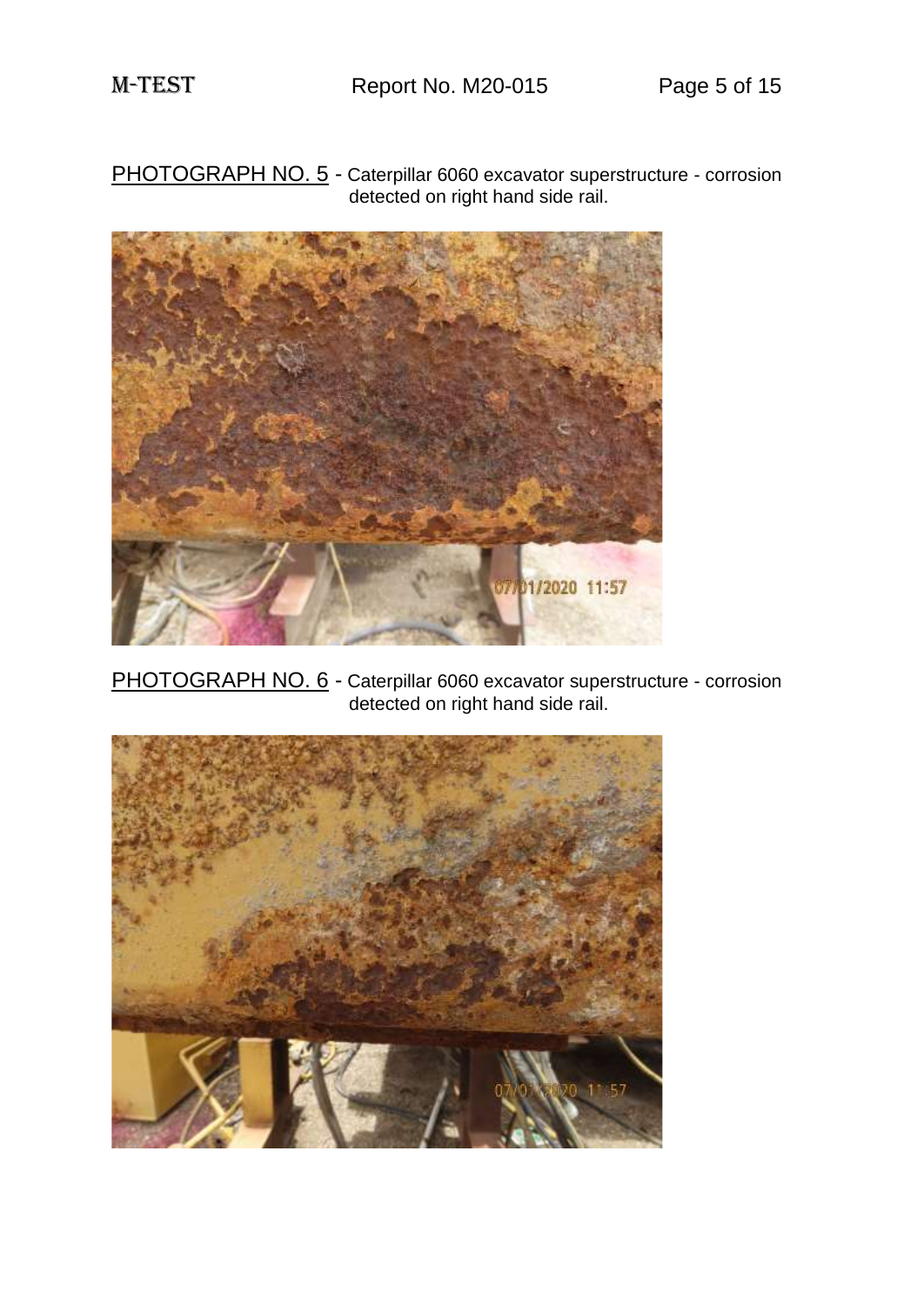PHOTOGRAPH NO. 7 - Caterpillar 6060 excavator superstructure - corrosion detected on left hand side rail.



PHOTOGRAPH NO. 8 - Caterpillar 6060 excavator superstructure - corrosion detected on left hand side rail.

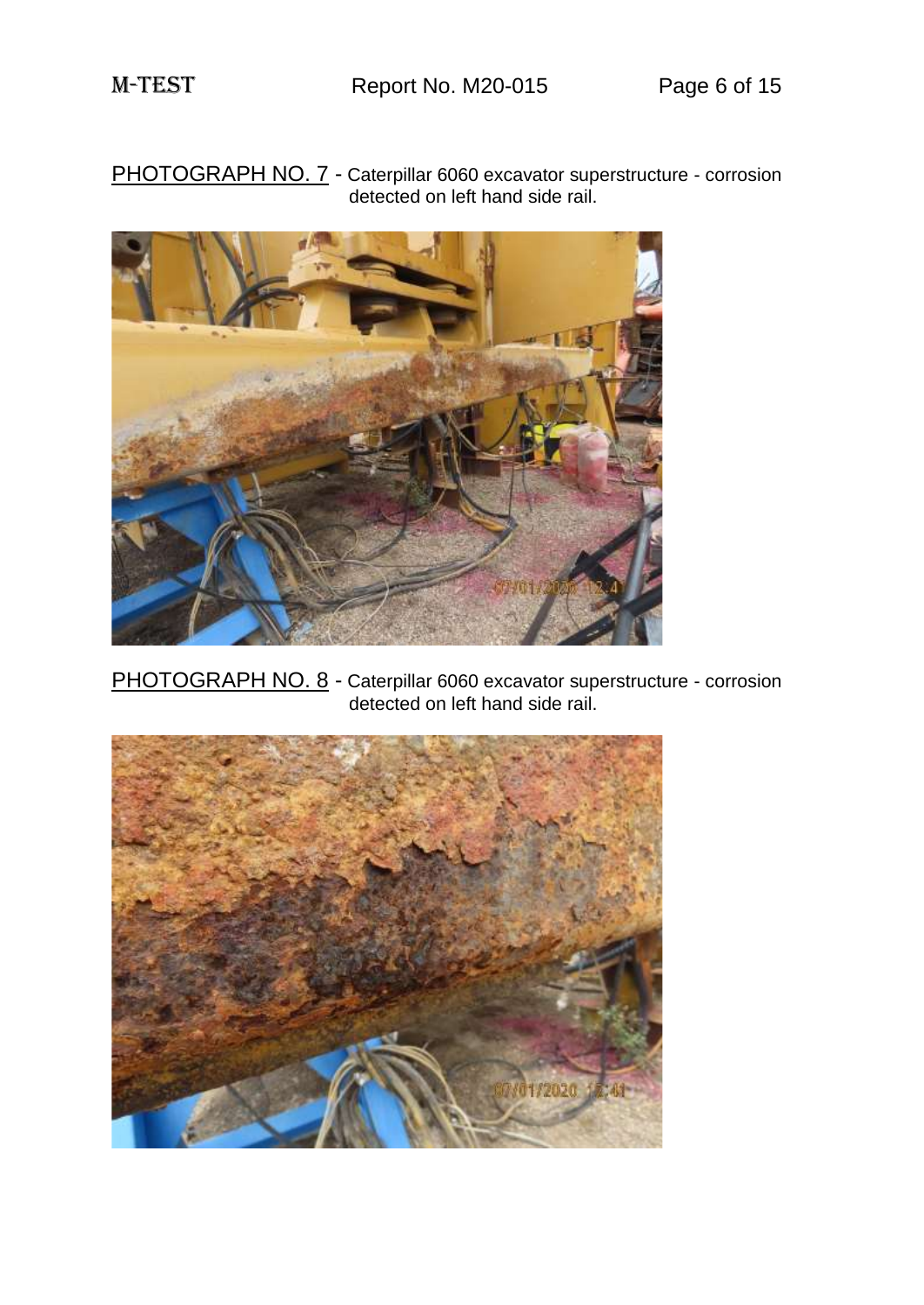PHOTOGRAPH NO. 9 - Caterpillar 6060 excavator superstructure - corrosion detected on left hand side rail.



PHOTOGRAPH NO. 10 - Caterpillar 6060 excavator superstructure - mechanical damage detected on left hand side pannel

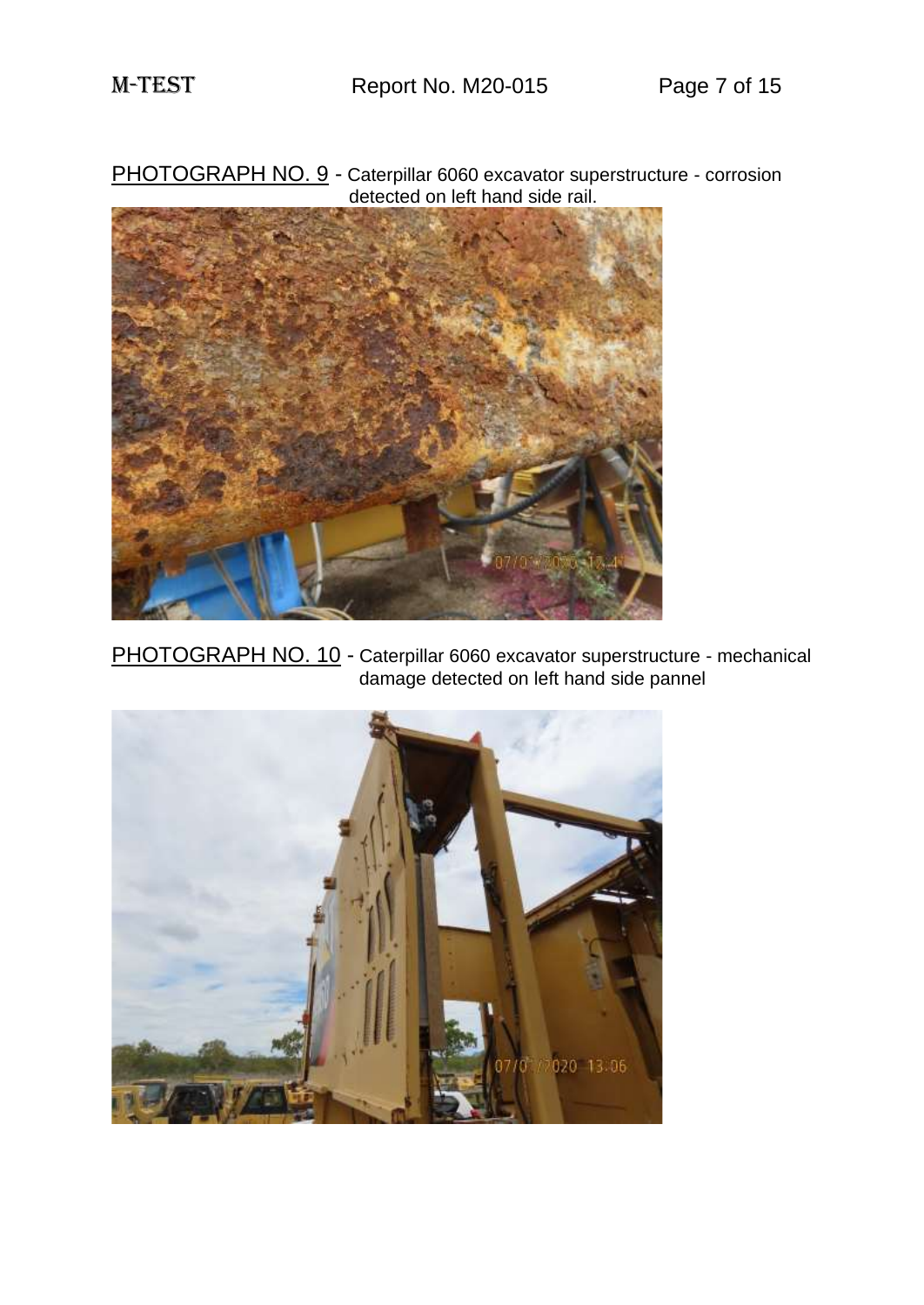PHOTOGRAPH NO. 11 - Caterpillar 6060 excavator superstructure - corrosion detected on top cross beam.



PHOTOGRAPH NO. 12 - Caterpillar 6060 excavator superstructure - 80mm crack detected.

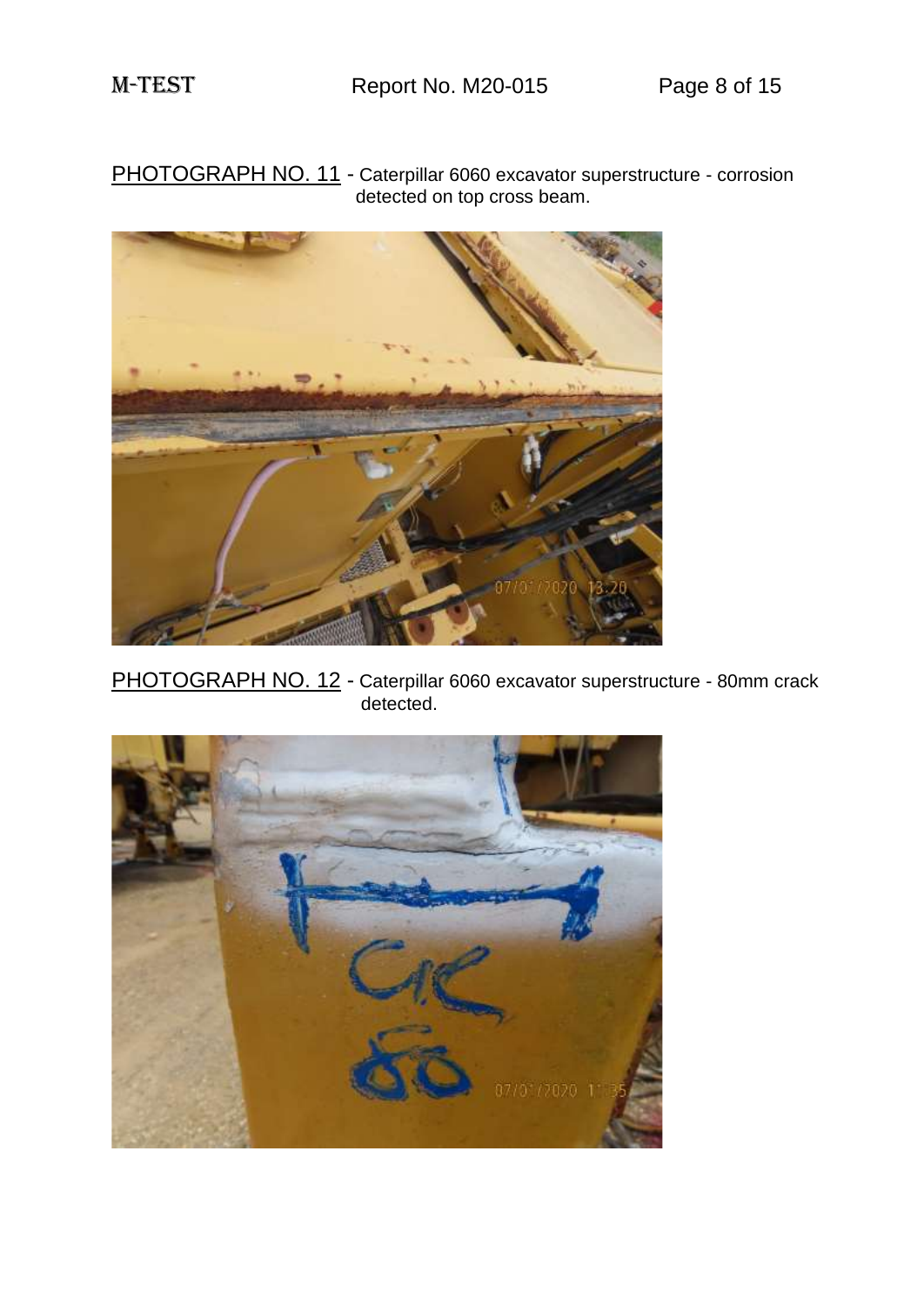PHOTOGRAPH NO. 13 - Caterpillar 6060 excavator superstructure - 46mm crack detected.



PHOTOGRAPH NO. 14 - Caterpillar 6060 excavator superstructure - 50mm crack detected.

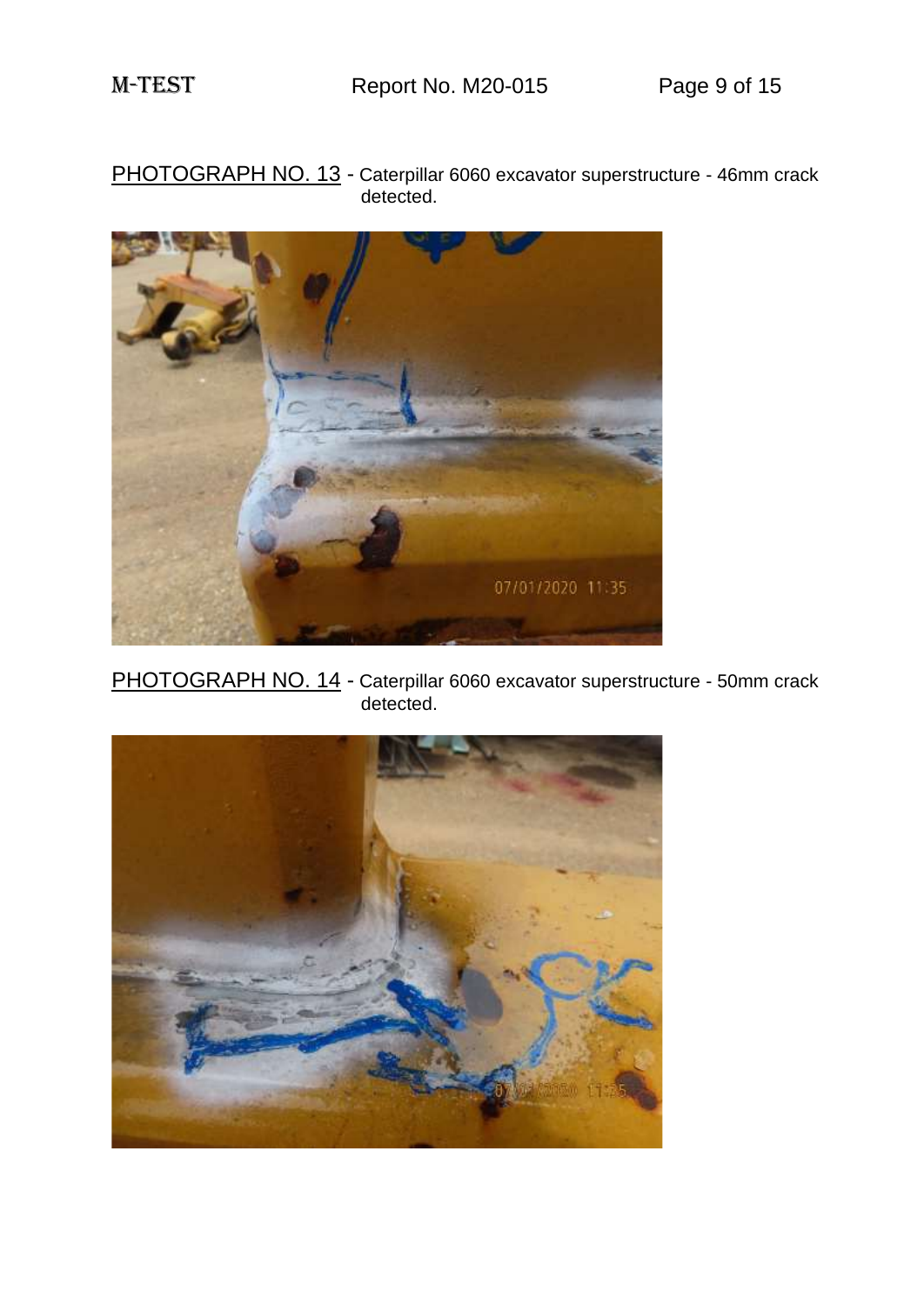PHOTOGRAPH NO. 15 - Caterpillar 6060 excavator superstructure - 30mm crack detected.



PHOTOGRAPH NO. 16 - Caterpillar 6060 excavator superstructure - 40mm c rack detected.

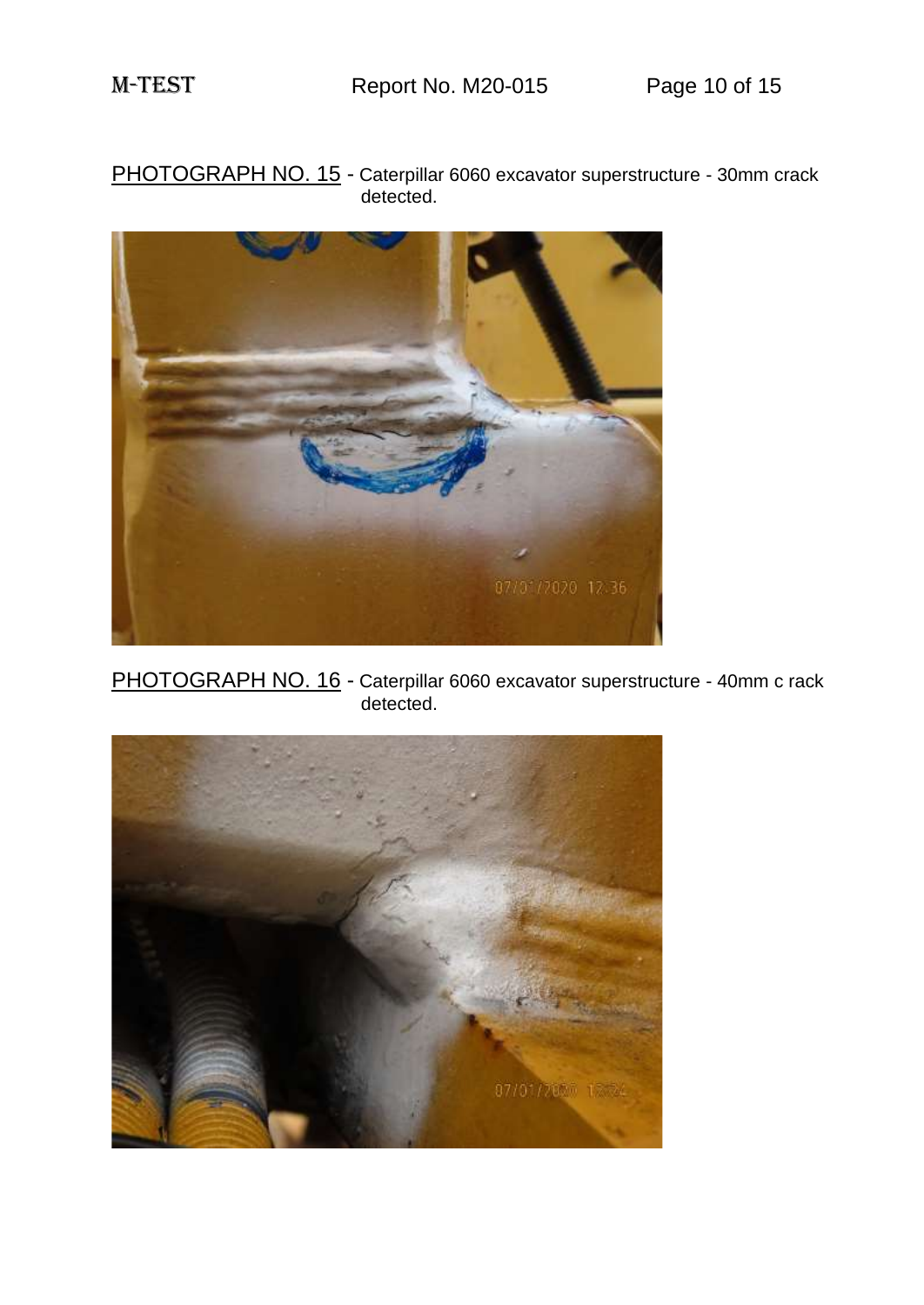PHOTOGRAPH NO. 17 - Caterpillar 6060 excavator superstructure - 14mm crack detected.



PHOTOGRAPH NO. 18 - Caterpillar 6060 excavator superstructure 200mm, 186mm, 152mm, 101mm, 93mm & 72mm cracks detected.

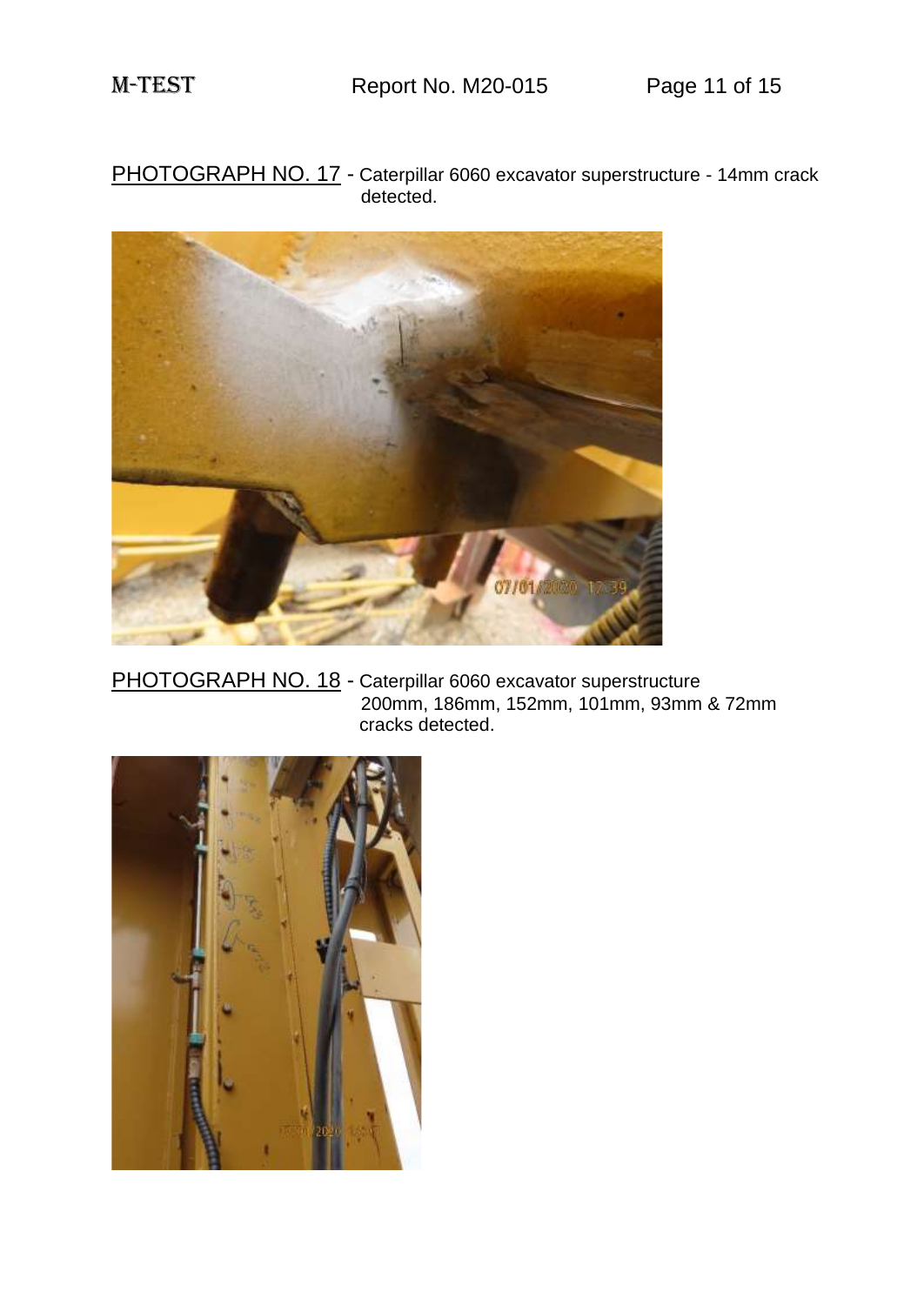PHOTOGRAPH NO. 19 - Caterpillar 6060 excavator superstructure 402mm,170mm,135mm & 80mm cracks detected.



PHOTOGRAPH NO. 20 - Caterpillar 6060 excavator superstructure - crack detected on roof support.

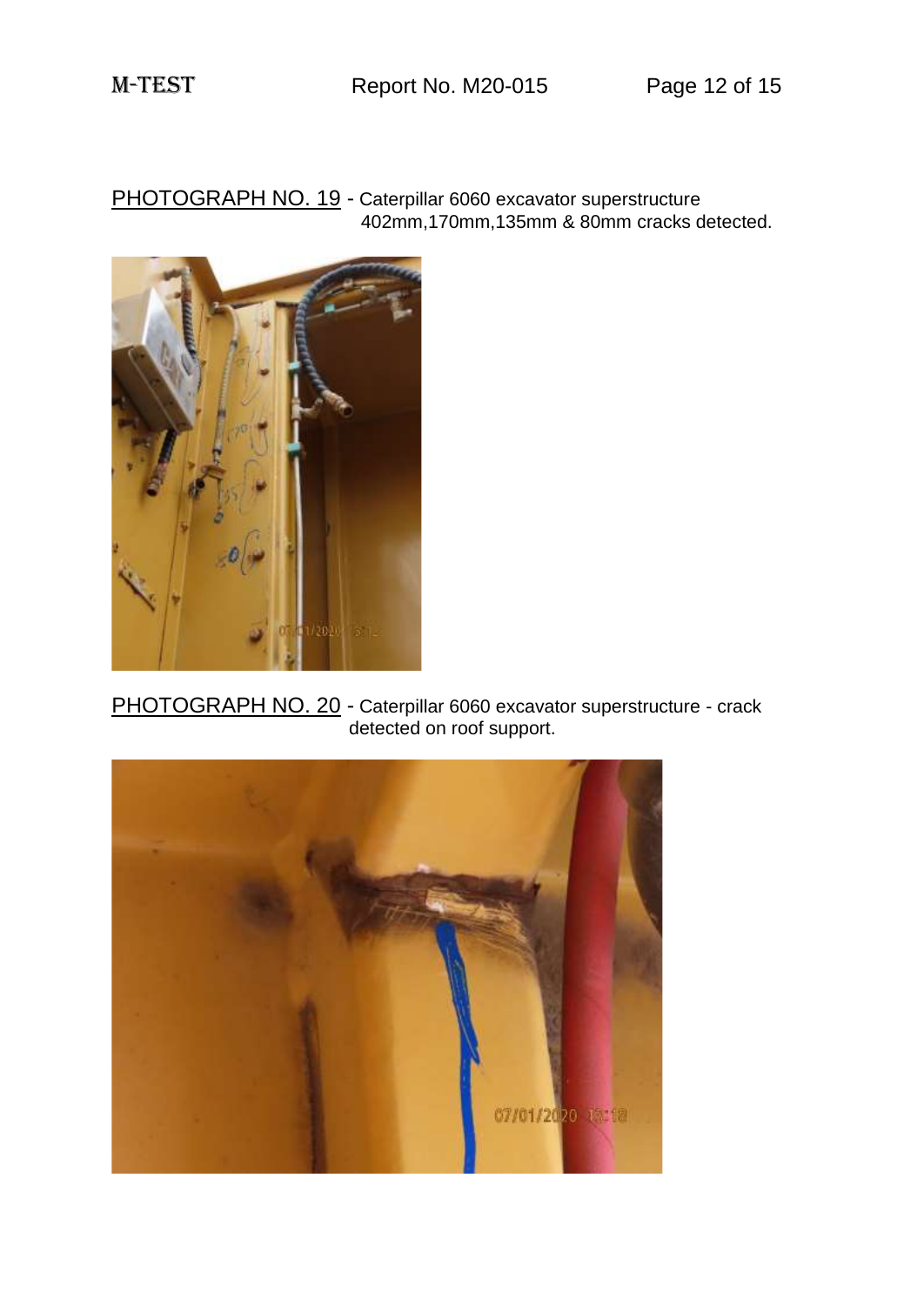PHOTOGRAPH NO. 21 - Caterpillar 6060 excavator superstructure - crack detected on roof support



PHOTOGRAPH NO. 22 - Caterpillar 6060 excavator superstructure - crack detected on roof support.

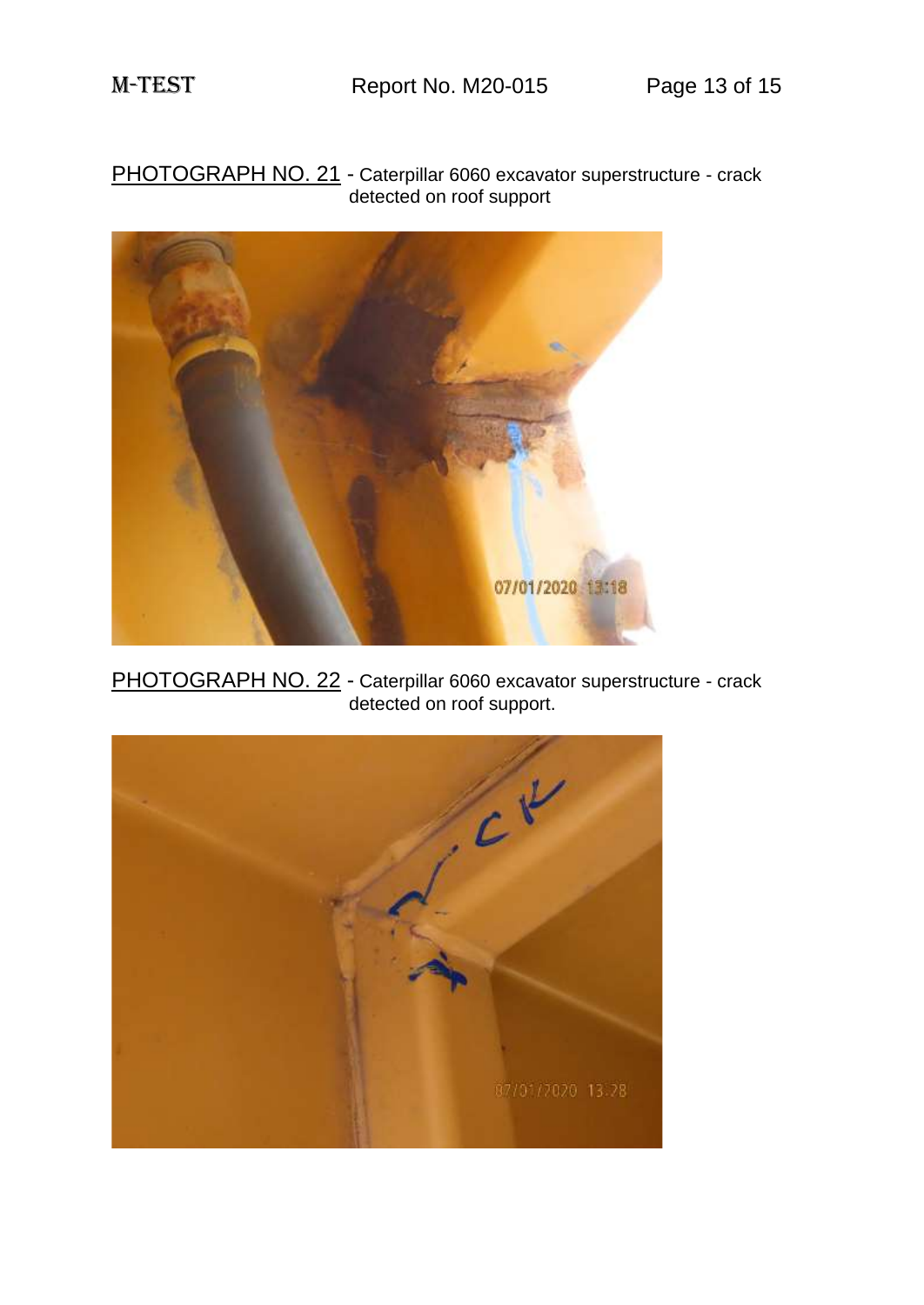PHOTOGRAPH NO. 23 - Caterpillar 6060 excavator superstructure - crack detected on roof support.



PHOTOGRAPH NO. 24 - Caterpillar 6060 excavator superstructure - crack detected on roof support.